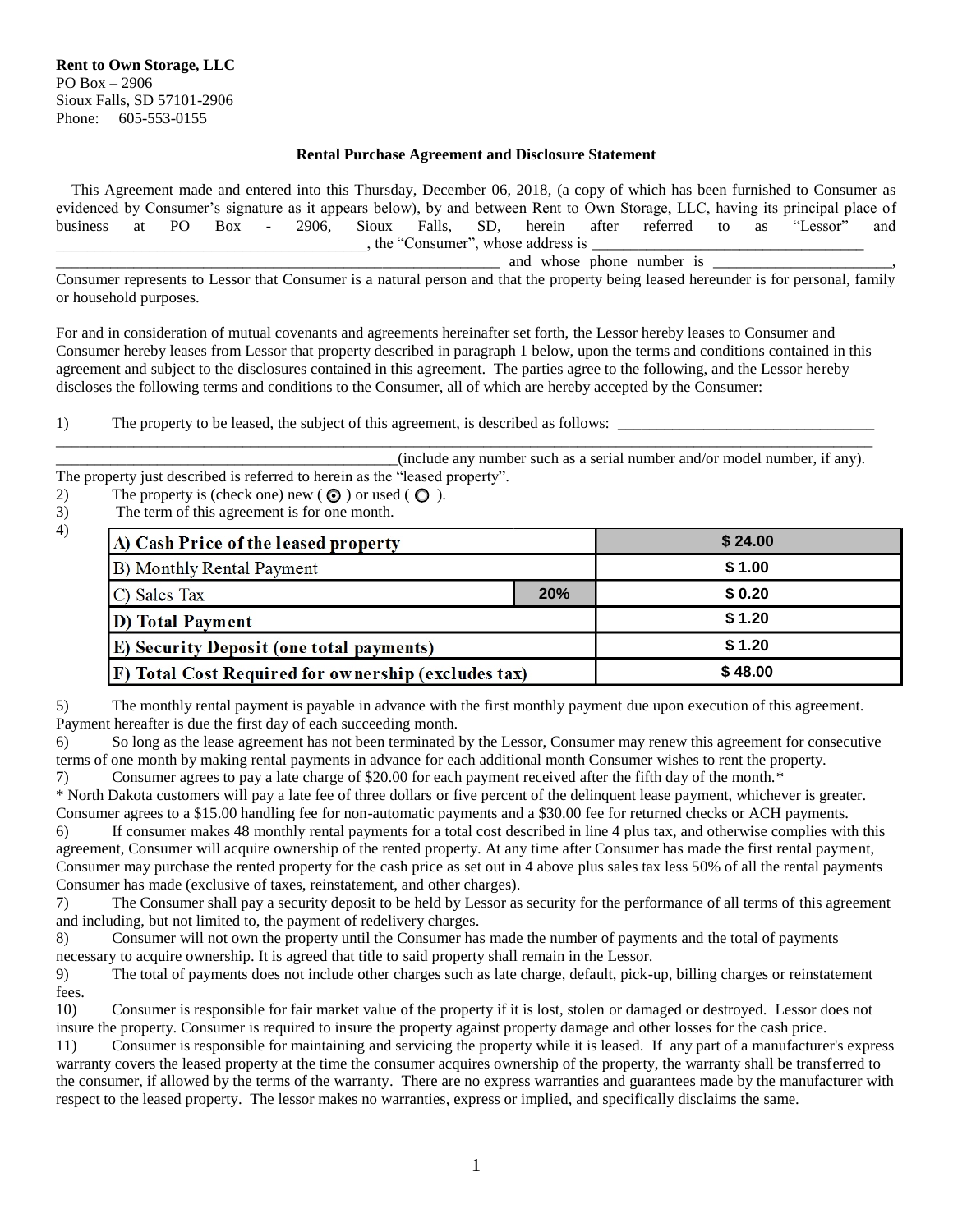12) Consumer shall not permit the leased property to be altered for the construction of shelves, addition equipment and accessories or the placing of signs thereon and shall not permit the leased property to be tied to or otherwise affixed to any real estate in such manner that the same cannot be removed without damage to the leased property.

13) Consumer may terminate this agreement without penalty by voluntarily surrendering the rented property upon expiration of any lease term. In that event, Consumer agrees to return the rented property to Lessor in the same condition it was on this date, normal wear and tear excepted.

14) In the event of termination by Consumer, Consumer will still owe Lessor any past-due rental payments. If Consumer fails to make a timely rental payment, which otherwise would effectuate a termination of this agreement, Consumer shall have the right to reinstate the agreement without losing any rights or options by payment of all past due rental charges, the reasonable cost of pickup, redelivery, any refurbishing and any applicable late fee within five (5) days of renewal date.

15) If Consumer, at the request of Lessor or its agent, has returned or voluntarily surrendered the rented property to Lessor, the Consumer shall have the right to reinstate the agreement for a period of thirty (30) days after the date of the return of the property. In the event the Consumer has paid not less than 50% of the amount called for under this contract to obtain ownership, the reinstatement period shall be extended to a term of ninety (90) days after the date of the return of the property.

16) The rented property shall be kept at Consumer's address shown above. It may not be moved from this address without Lessor's written consent.

17) If requested by consumer, a written receipt must be provided at the lessor's place of business, for each payment made by cash or money order.

18) Consumer may not assign any of Consumer's rights under this contract to any third party without written consent of the Lessor.

19) Lessor shall have the right to examine and inspect the rented property at all reasonable times.

20) Notwithstanding anything contained in this agreement to the contrary, the Lessor shall not be liable to the Consumer or any other person, party or entity by reason of the loss of, damage to or destruction of any contents contained form time to time in the leased property. In the event of loss, damage or destruction of the property kept in the leased premises is due to the negligence of the Lessor, its agent, servants or employees, or otherwise, the liability of the Lessor shall not exceed the value of the portable warehouse in question. Consumer will hold harmless the Lessor, their agents and employees from any claim or any person including attorney fees, as a result of any claim by any person growing out of the installation, maintenance and used of said portable warehouse and equipment. In this regard, the Consumer warrants and guarantees to the Lessor that no property in excess of said limit of liability shall be placed in or stored in the leased property other than the sole peril of the Consumer.

21) Notice is hereby given to any holder of this instrument of any interest therein that to the extent of this instrument may be deemed to be a consumer credit contract, the rights of such holder, if any are subject to all claims and defenses which the Consumer (debtor) could assert against the seller of goods and services obtained pursuant thereto, but with recovery by the Consumer (debtor) being limited to the amount paid by Consumer (debtor) hereunder.

22) Consumer agrees to promptly remove all of Consumer's personal belongings and property at the termination of this agreement, whether such termination is caused by Consumer's default, or by lapse of time and Lessor may elect that any personal property not removed at such termination by Consumer is deemed abandoned by Consumer and same shall become the property of the Lessor without payment or offset therefore, If Lessor shall not so elect, the Lessor, may remove such property from the leased premises and store at Consumer's risk and expense.

23) In the event the Lessor shall incur costs and expenses enforcing the terms of this agreement because of the breach thereof by the Consumer or by the agents, servants, or employees of the Consumer, the Lessor shall recover from and the Consumer shall pay to Lessor, all of the Lessor's cost and expenses by reason thereof, including, but not limited to Lessor's reasonable attorney's fees and expenses. In the event Consumer pays the amount in arrears after Lessor has made the trip to repossess same, then consumer shall pay Lessor in addition to the payments in arrears the sum of \$200.00 as reimbursement for expenses.

24) The parties agree that the Consumer has examined the leased property, knows the condition thereof, and has agreed to lease same in an "as is" condition and that the Lessor has made no representations, warranties, or promises of any kind or nature, either expressly or implied, as to the condition, quality, suitability, or fitness or purpose of the lease property.

25) This agreement sets forth the parties' entire agreement and may not be changed except in paper writing signed by both parties.

26) By executing this agreement, Consumer agrees that a) Consumer has read and understands this agreement; b) Consumer has been given a signed and legible copy with all the blanks filled in; and c) Consumer has received the rented property in good condition. 27) In the event Consumer files bankruptcy and consumer includes this unit in bankruptcy, he or she will voluntarily surrender

unit back to lessor.**\_\_\_\_\_\_\_\_ (Initial)**

28) If Consumer fails to make two (2) consecutive payments, Consumer voluntarily surrenders the leased property to the Lessor. In this event Consumer is subject to the preceding terms outlined in this agreement.

29) Consumer and Lessor agree that the Laws of South Dakota shall govern this agreement.

30) **Lessor is not responsible for any damage to you or your neighbor's property while delivering!**

31) I hereby authorize Lessor to withdraw the monthly payment from my bank checking or savings account.

32) I hereby authorize Lessor to withdraw my security payment from my account via ACH as soon as it allows.